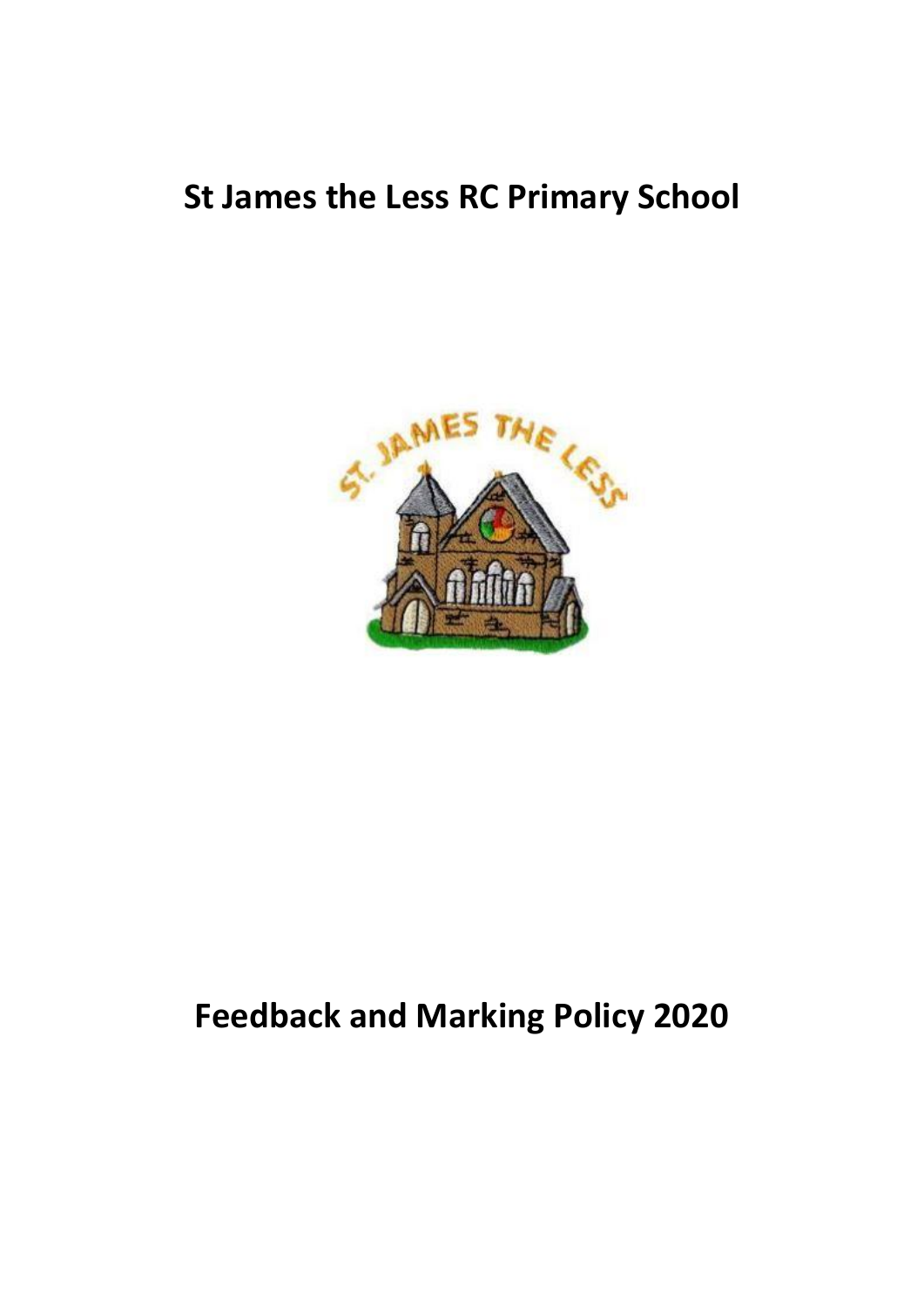

At St James the Less RC Primary School we mark in a manageable and sustainable way to:

- Improve a child's confidence and self esteem
- Celebrate and recognise achievement
- Provide constructive, accessible feedback to children about their work
- Encourage and involve children in the reflection of their current learning and to set targets for future learning
- Assess and monitor the children's learning and provide information for future planning
- Develop children's responsibility for their learning
- Model and encourage progression of children's ability to peer and self-assess honestly and accurately.

We believe that pupils' self-esteem and resilience will develop through positive yet challenging feedback. As a result, this will accelerate progress. For this reason, all feedback and marking is underpinned by this policy, which all pupils and staff follow on a day to day basis.

#### Key Principles

Our policy is underpinned by the evidence of best practice from the Education Endowment Foundation toolkit and other expert organisations. The EEF research shows that effective feedback should:

- Redirect or refocus either the teachers' or learner's actions to achieve a goal
- Be specific, accurate and clear
- Encourage and support further effort
- Be given sparingly so that it is meaningful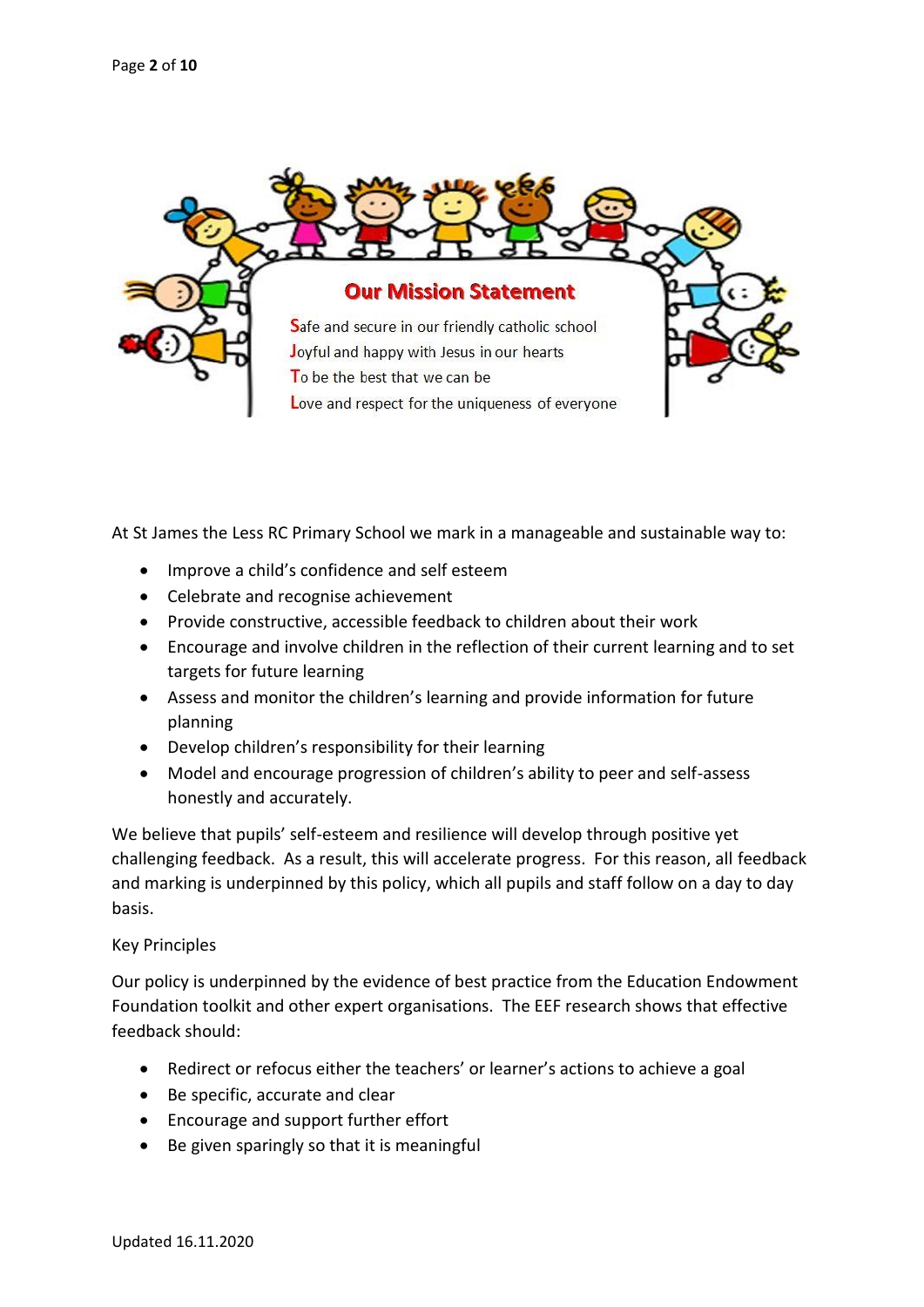- Provide specific guidance on how to improve and not just tell learners when they are wrong.
- It should be **manageable**, **meaningful** and **motivating**.

It's notable that none of this requires written marking. Therefore, upon this evidence is built our outline of the key principles that underpin the policy:

- The sole focus of feedback and marking should be to further children's learning
- Written comments should only be used where they are accessible to learners according to age and ability.
- Feedback delivered closest to the point of learning is most effective and as such, feedback delivered in lessons is more effective than comments provided at a later date.
- Feedback is part of the school's wider assessment processes, which aim to provide an appropriate level of challenge to pupils in lessons, allowing them to make good progress.
- All pupils' work should be reviewed by teachers at the earliest appropriate opportunity so that it might impact on future learning. When work is reviewed, it should be acknowledged in books.

#### **Feedback in Practice**

Based on the work of the Assessment Commission, feedback will be given in three ways and aims to give teachers the ability to use the most effective forms of feedback:

Based on the work of the Assessment Commission, feedback will be given in three ways and aims to give teachers the ability to use the most effective forms of feedback:

- $\bullet$  Immediate feedback at the point of teaching
- Summary feedback at the end of a lesson/task
- Review feedback away from the point of teaching (including written comments)

Effective feedback includes –

- Verbal feedback
- Self Assessment
- Peer Assessment
- Developmental marking or deep marking

#### **Effective Verbal Feedback**

Our school is committed to providing relevant and timely feedback to pupils. The most effective form of feedback is verbal feedback given at the point of learning - oral feedback is most powerful and has maximum impact when pointing out success and improvement needs against the WALT/SC. The quality of thinking can be instantly higher for the learner if feedback is verbal and this dialogue should happen daily. It should be specific to the success criteria (SC) and should identify both positives and next steps so that the child has a clear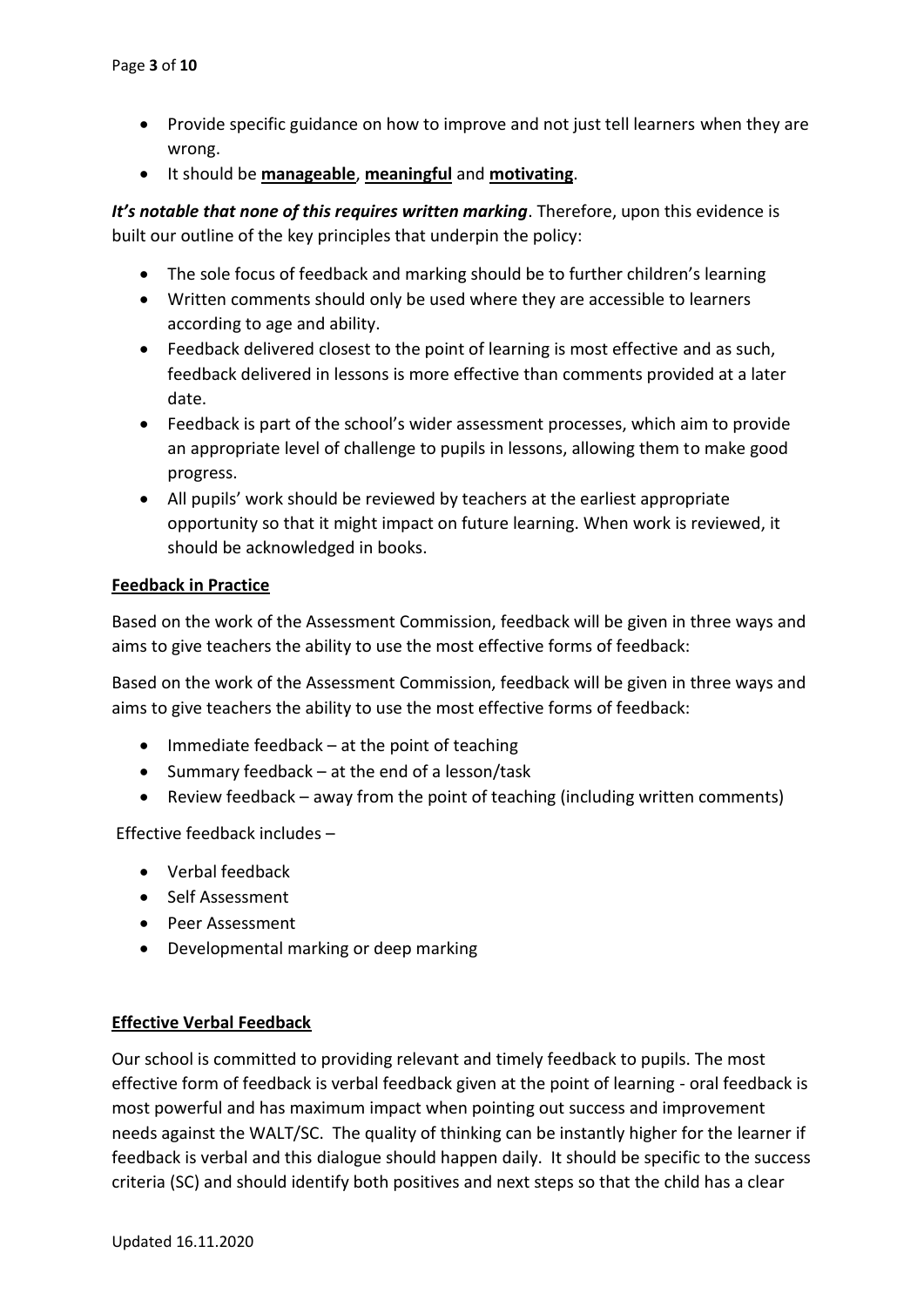understanding of how to move their learning forward. Teachers' well considered intervention will prompt deeper thinking and swiftly address misconceptions during lessons. This occurs through effective questioning to clarify or refocus tasks and enquiry, mini plenaries and mid-lesson adjustments. It may also be verbal feedback given during a 1:1 discussion with a pupil or a group of pupils.

All class teachers and TAs must give verbal feedback in their lessons and record using the relevant marking codes. In each lesson: -

- One group to be marked at point of learning by CT
- One group to be marked at point of learning by TA

This is achieved by:

- Giving verbal feedback to children related to the WALT and WILF using highlighters
- Use the green highlighter pen to promote positive aspects (success) 'green is great' and the pink highlighter pen for improvement – 'pink to think'.
- Intervening at the point of learning by modelling examples in a child's books
- Use VF/initials in the child's books.

Correct work/ success highlighted green – Green is great

Areas for development highlighted pink – Pink to think

**Green** is great

**Pink to think** 

These may be followed by a corresponding written prompt. Some children struggle to read teacher's comments, so this is quick simple and effective. You are also able to challenge children to achieve more green!

Following this model, in most lessons 12 books will be marked during the lessons and remaining books can be 'light touch'/acknowledgement marked.

Effective feedback given to pupils through marking and reviewing work will provide constructive steps for every pupil to ensure their progress. It will focus on success and improvement needs against the WALT (We are learning to….) and Steps to Success, enabling pupils to become reflective learners and helping them to close the gap between their current and desired performance.

#### **Children as Markers (Self and Peer Assessment)**

Self and peer assessment have a key role to play in effective marking and feedback – they empower children to take control of their own learning.

#### **Self-assessment**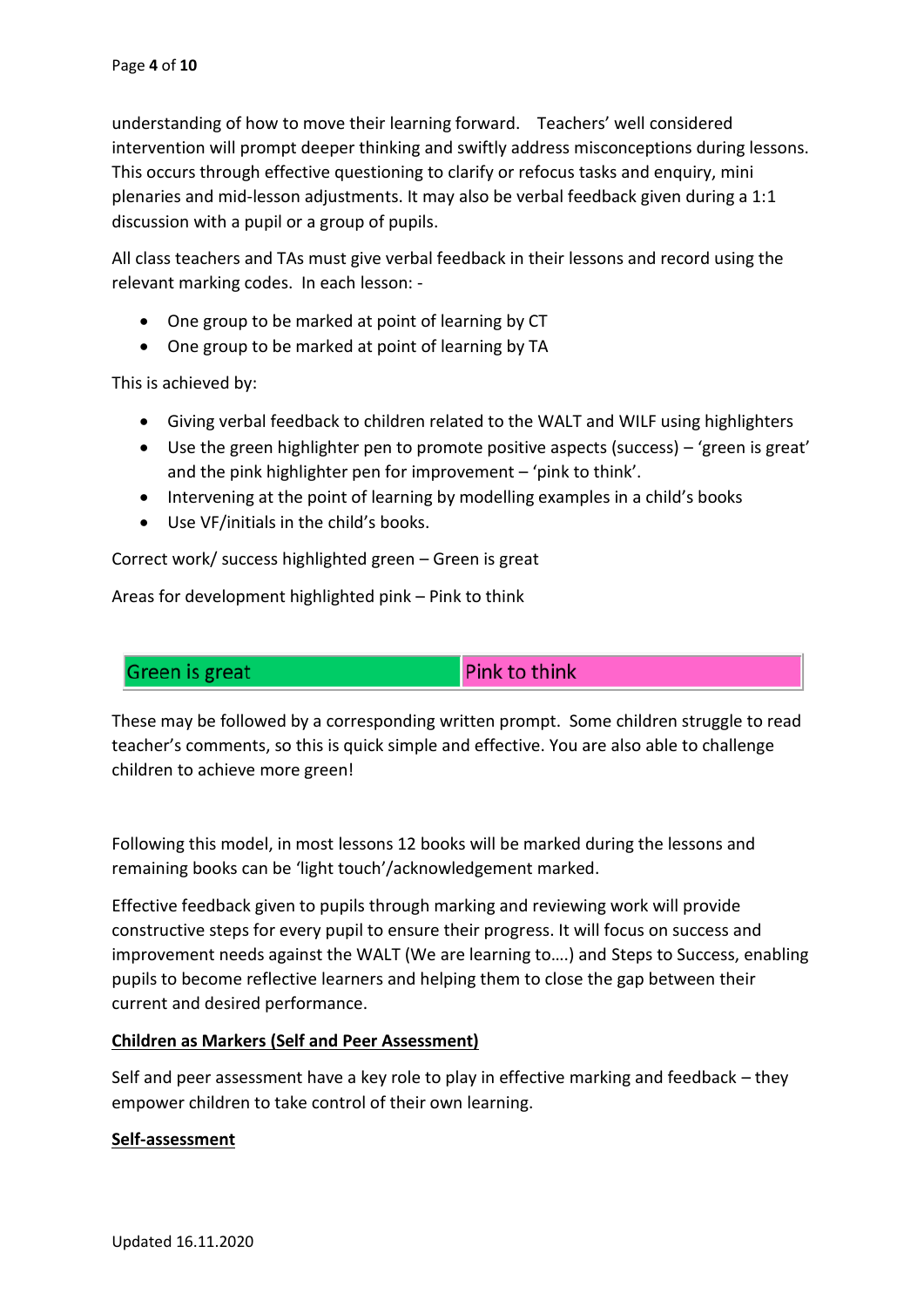Before any child hands in any piece of work for marking they should spend an appropriate amount of time checking they have considered the non-negotiables. This time will need to be planned in as part of the self-assessment time.

All work should be self-assessed by the children before the end of the lesson.

#### Peer Assessment

Children peer assess using the agreed SC. Peer assessment should begin in Year 2 – model using the visualisers. Children should initial peer marking. Children will be expected to evaluate the work of their peers positively and provide suggestions for improvement using a framework of peer evaluation. Teachers need to acknowledge the peer assessment.

#### **Light Touch/acknowledgement Marking**

All work should be light touch/acknowledgement marked. Use a green bar/pink bar at the bottom of the work, acknowledging and recognising attainment and/or progress, success and/or completion of work (ticks, brief comments, stickers, stamps, Class Dojos etc.,)

#### Developmental/Quality Marking

A green bar should highlight the successes along with a brief comment (remember children need praise!). A pink bar should be followed by a focused comment which should help the child 'close the gap' between what they have achieved and what they could have achieved. Below are the different types of prompts you can use: -

- Reminder Most suitable for high achievers. What else could you say about the weather? Think of a better word than bad. Say more about... Explain your thinking....
- Scaffold Most suitable for children needing a little more support provide examples of what they need to do. What was the monster doing? What kind of monster was he? An unfinished sentence – The dog was angry so he….
- Example prompt Suitable for all, especially lower abilities. Give children a choice of words or phrases e.g., which of these words describes the taste more powerfully…. give exact sentences, words or processes to copy. Choose one of these words instead of bad Ferocious, terrifying, evil
- Modelled Example a correct example modelled by a teacher with a further one for the child to try
- Open Question pose an open question specifically related to the WALT to think about next steps
- Greater Depth/Explanation– use to extend a child's learning by asking them to explain their learning or reflect on the process or strategies they have used



Whilst marking books if you recognise a pattern across a group, put a pink highlight mark at the end of a piece of work and a number. Feedback the meaning in class and get children to respond.

#### **5 stages of giving feedback**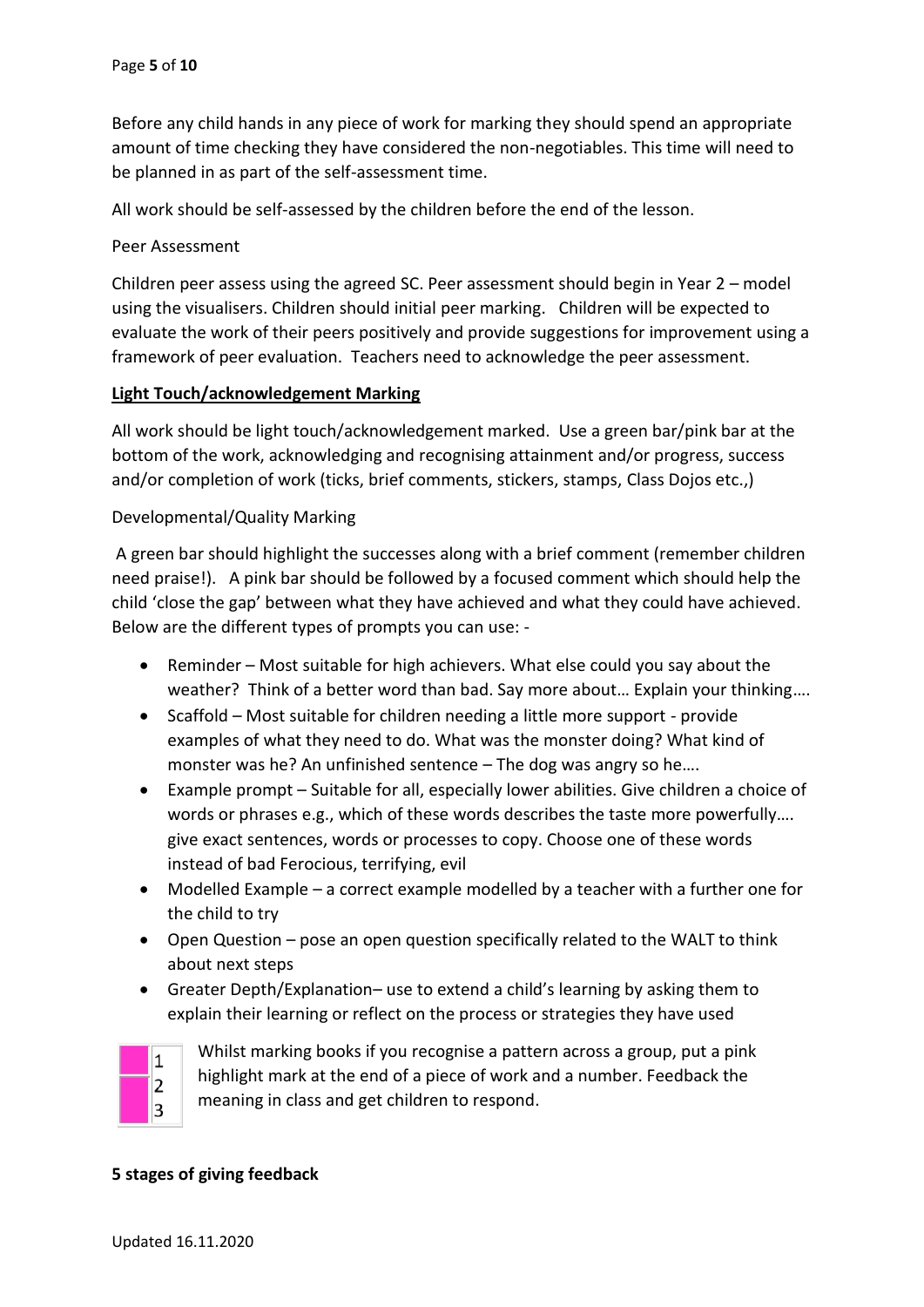- 1. Showing success (Highlight in green green is great)
- 2. Indicating improvement/ next steps (Highlight in pink pink to think)
- 3. Giving an improvement suggestion (Question, specific task)
- 4. Making the improvement (purple pen)
- 5. Checking the improvement (Teacher responds stamper)

#### **Stage 1 and 2**

Showing success and indicating where to improve. Highlighting should be related to the learning. It can be done during the lesson whilst wandering round (see above) or after the lesson. The most effective feedback is oral feedback after which pupils should take immediate action on this feedback.

#### **Stage 3**

It isn't feasible to expect teachers to give all pupils verbal feedback during every lesson, so self-assessment, peer assessment or teacher developmental/quality marking can occur.

#### **Stage 4 Making the improvement**- Plan for FIT (Fix it Time)

It is essential that time is given for children to respond to the written prompt, thus enabling them to 'close the gap' and improve their work further. Children are unlikely to embed any suggestions for improvement and apply them to later work unless they are given time to

respond to the feedback, therefore, dedicated FIT (Fix It Time) needs to be planned for each week (15 – 20 minutes). Children should respond to feedback using purple polishing pens if appropriate to their age and ability. They should be expected to edit and improve work including against class 'non-negotiables'. Any child who needs support in either reading or understanding the feedback works with an adult.



To ensure a balance of improvement and self-esteem there will be occasions that 'fixits' are not used and the teacher focus is purely celebratory. Teachers should use their professional judgement and knowledge to determine the immediate social and academic requirements of each child to ensure that marking has the most appropriate impact to child development.

*(Picture: without prompting a child wrote a sentence to explain what "disillusioned" meantthis has refined our understanding of asking children to FIX their work)*

#### **Stage 5 - Teacher checks that the improvement has been done** – stamper.

#### *Expectations*

All pieces of work should be acknowledged in line with this policy either through teacher/TA marking or feedback, peer or self-assessment.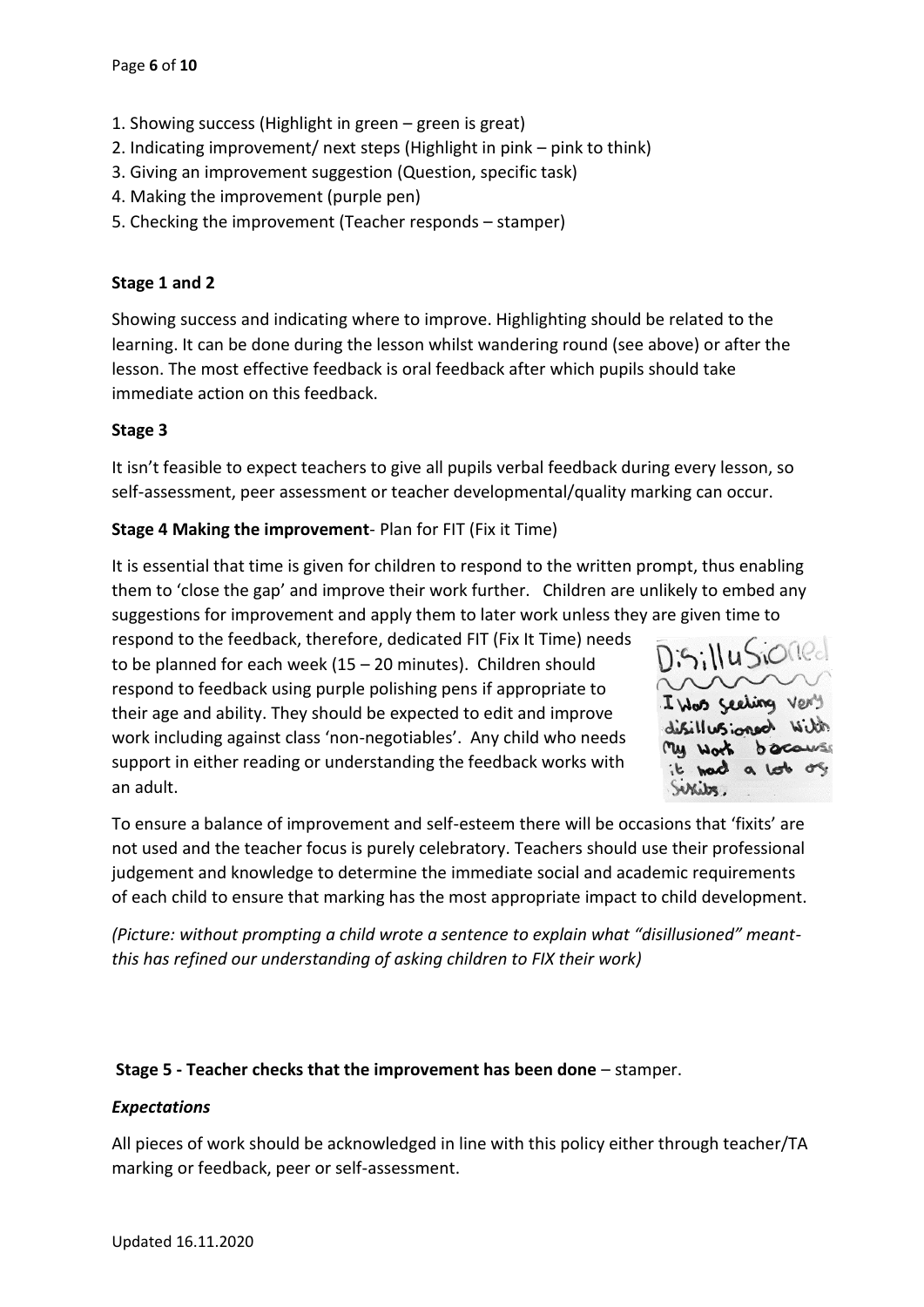All pieces of work should be acknowledged before the next lesson i.e., daily for English and Maths.

For English and Maths there should be a fair balance of teacher and child marking.

Teachers should be conscious of checking the quality of peer and self-assessments. Teachers need to model successful strategies and praise successful peer work.

Supply teachers need to mark and initial all work. Avoid expecting supply teachers to mark long writing tasks (WOW writing) – this should be marked by yourselves.

All marking to be carried out in a colour pen distinguishable from the child's work.

All marking to be done in a clear, legible hand aligned to the school handwriting script.

The marking code to be followed.

ALL pupils' work to be at least 'light' marked by Teacher or Teaching Assistant.

No work should be left unmarked.

In **English, at least 1 piece of work** per pupil should be marked in depth per week. Weekly independent writing MUST be marked in depth.

In **Maths, at least 1 piece of work** per pupil should be developmentally marked

In **RE two pieces of the REVEAL section** of Come and See should be marked in depth.

In **Science, at least two pieces per topic** should be marked in depth.

In Learning Journeys and Foundation subjects work will be marked developmentally twice in each topic/theme/Learning Journey. All work will be acknowledged with light touch marking

Marking will be adapted in Y2 and Y6 from Term 3 onwards in line with moderation guidance.

In EYFS use of pink and green marking in RE, stampers for WOW writing

#### **Procedures for Developmental Marking**

In developmental marking:

- When identifying specific success, the respective work in the pupils' book (literacy or maths) will be identified in green highlighter. The corresponding comment will also be highlighted green.
- When identifying an area for specific improvement or extension the respective work in the pupils' book (literacy or maths) will be identified in pink highlighter. The corresponding comment will also be highlighted pink

There will be a **maximum** of 2 identified specific areas for both pink and green highlighting for each piece of work. Feedback comments must be constructed to require response by pupils, at an appropriate level of challenge, and such tasks must be completed by pupils. If a response is required for spelling no more than 3 spelling corrections for a piece of work will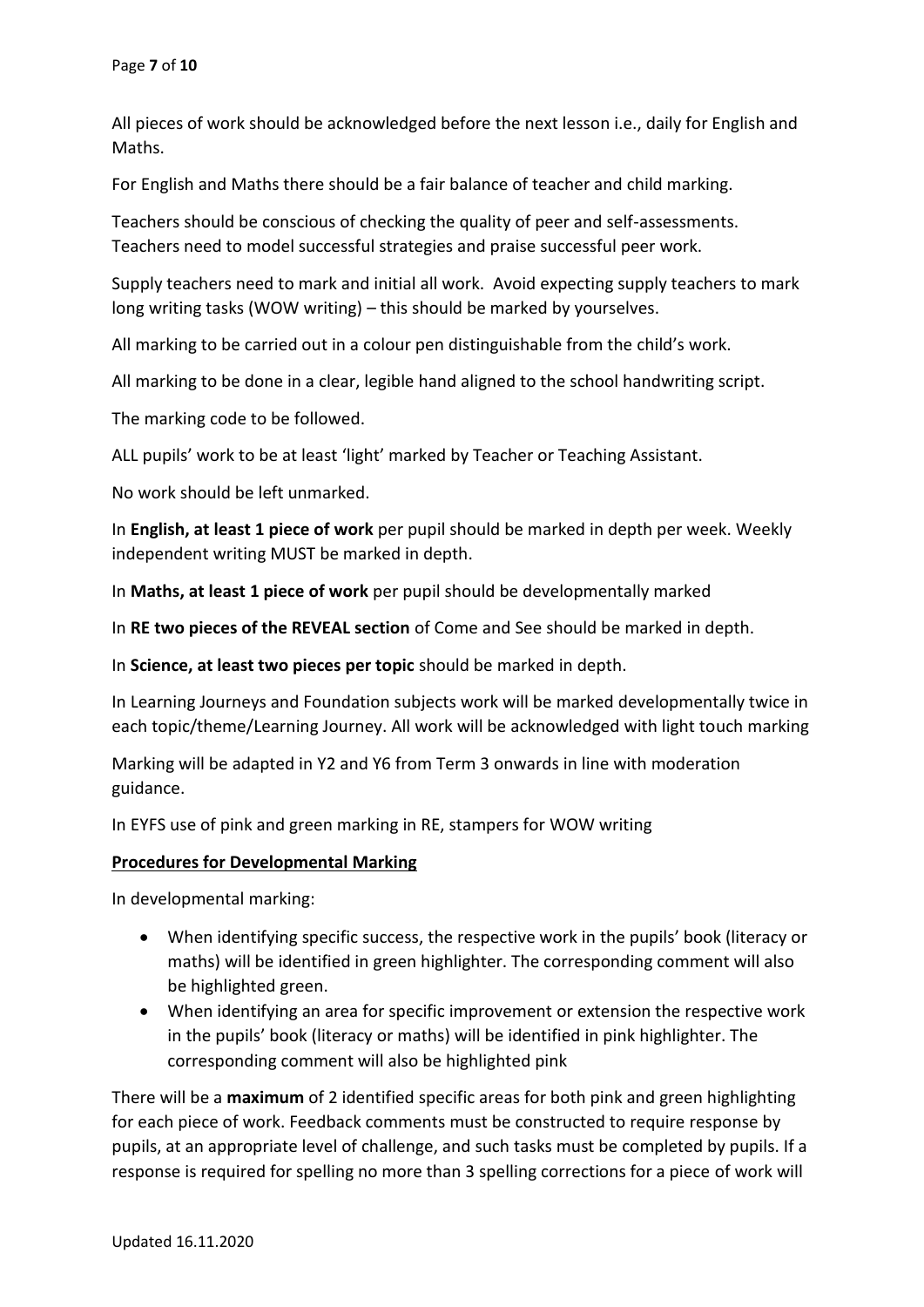be given. To manage marking stick-it notes may be used to identify where response is required, or to enable the pupil to transfer a comment forwards to the next piece of work

#### **Marking Codes**

Marking codes have been developed for consistent use across the school to make feedback accessible for children and to make marking and feedback manageable for teachers. Marking codes should be displayed in class, shared with children and used by children during peer assessment.

#### **Policy Monitoring, Review and Evaluation**

Marking and feedback will be closely monitored by staff, Phase Leaders SLT and Subject Leaders along with other stakeholders through: -

- Book scrutiny
- Lesson observations and drop ins
- Pupil voice
- Moderation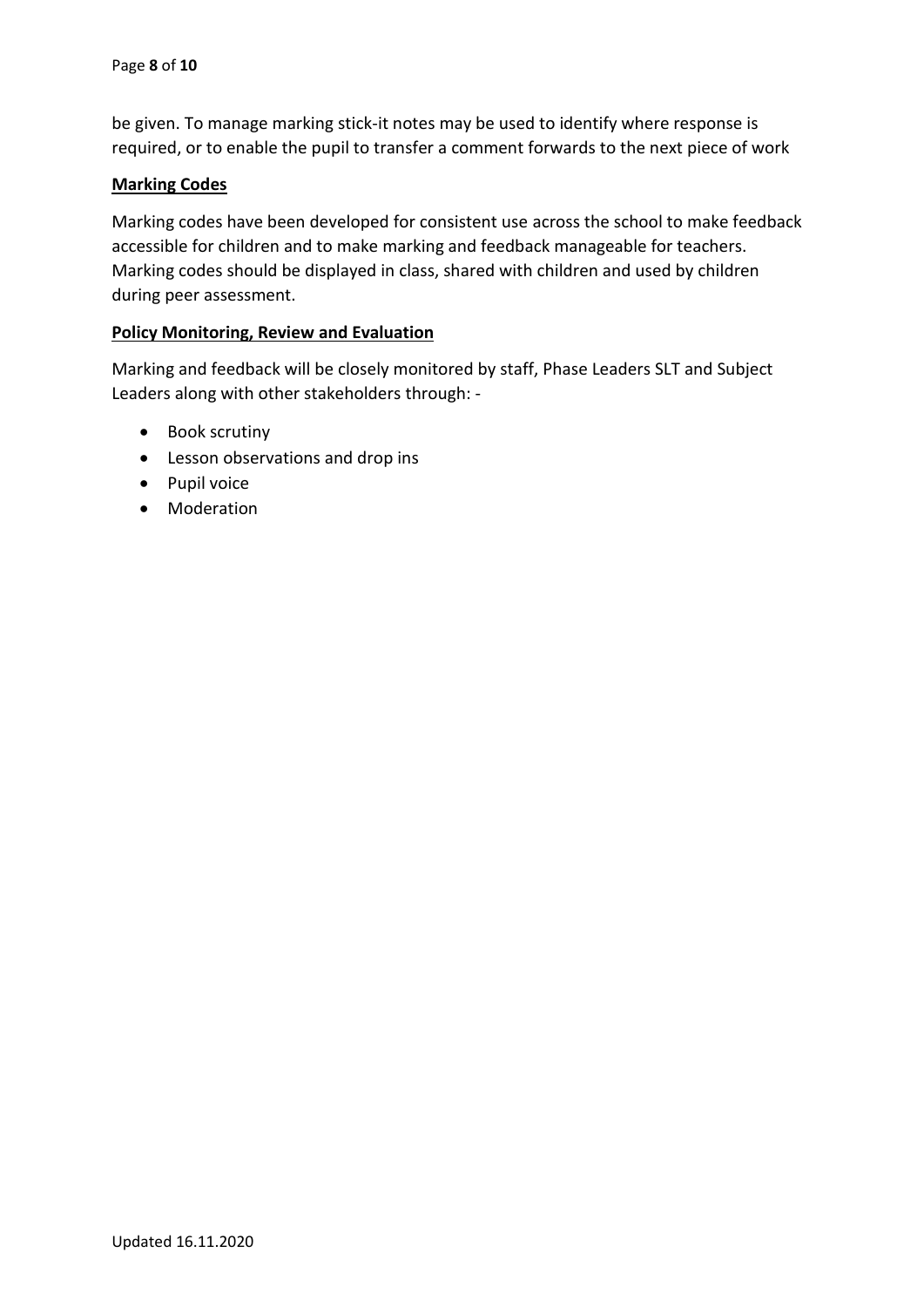### **MARKING CODES - KS1/EYFS**



#### (S) = supported work

VF - Verbal feedback. There has been verbal dialogue about the work between the child and the adult. Adult to initial.



#### Writing next step marking include symbols:

### Maths Marking Codes K51



NOTE: Any person other than the class teacher must initial their marking of children's work